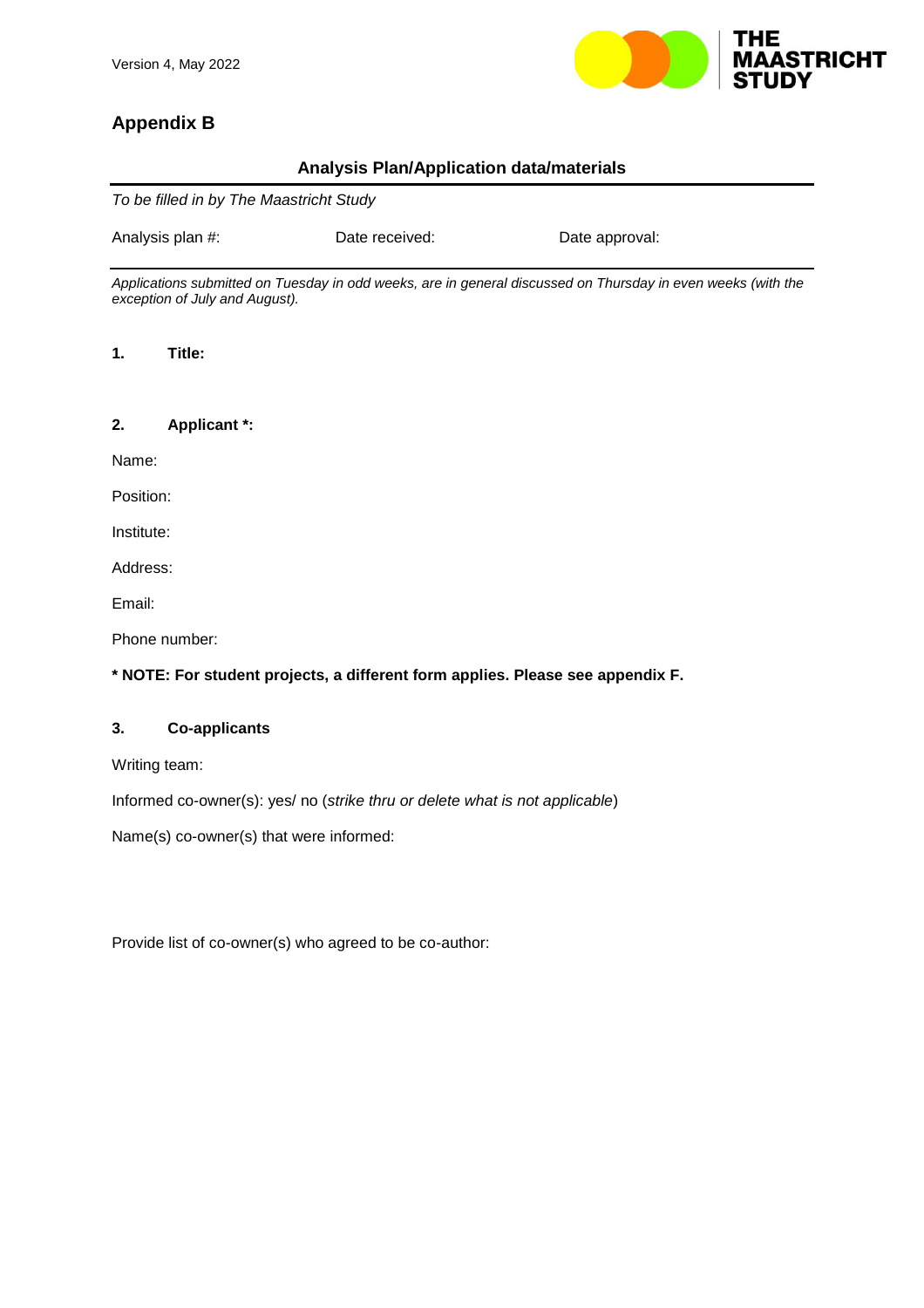

### **4. Research questions and hypotheses**:

### **5. Background**

*Background and rationale for addressing the research questions and hypotheses.*

### **6. Design and sample**

*Study design and main in- and exclusion criteria of the study sample, e.g. cross-sectional study in participants with type 2 diabetes.*

### **7. Variables**

*All requested variables should be listed in the Table. Please copy – paste the exact variable names from the online data dictionary of The Maastricht Study (https://demaastrichtstudie.app/datadictionary\*\*). The system is Capital sensitive.*

*\*\* Please note that with respect to the GDPR, information about co-owners cannot be found in this data dictionary. In time, the data dictionary will be coupled to a new data request application system. As soon as this coupling is a fact, co-owners will be informed automatically after a data request has been submitted to the Maastricht Study. Until then, information on co-owners can still be found in the Maastricht Study data dictionary which is available via Disqover: https://disqover.datahubmaastricht.nl/login (access restricted to UM and MUMC accounts only).*

| <b>Variable Name</b>         | <b>General Description</b> | "Co-owner(s)" |  |  |  |
|------------------------------|----------------------------|---------------|--|--|--|
| Main independent variable(s) |                            |               |  |  |  |
|                              |                            |               |  |  |  |
|                              |                            |               |  |  |  |
|                              |                            |               |  |  |  |
| <b>Outcome variable(s)</b>   |                            |               |  |  |  |
|                              |                            |               |  |  |  |
|                              |                            |               |  |  |  |
| <b>Confounders</b>           |                            |               |  |  |  |
|                              |                            |               |  |  |  |
|                              |                            |               |  |  |  |
|                              |                            |               |  |  |  |

### **8. Statistical analyses**

*Concisely describe the statistical analyses. This should include: 1. Statistical testing; 2. Model structure; 3. Sensitivity analyses; and 4. Interaction and stratified analyses. If applicable, a clear distinction should be made between confounders, interactions and mediators (for statistical advice See Attachment 1).*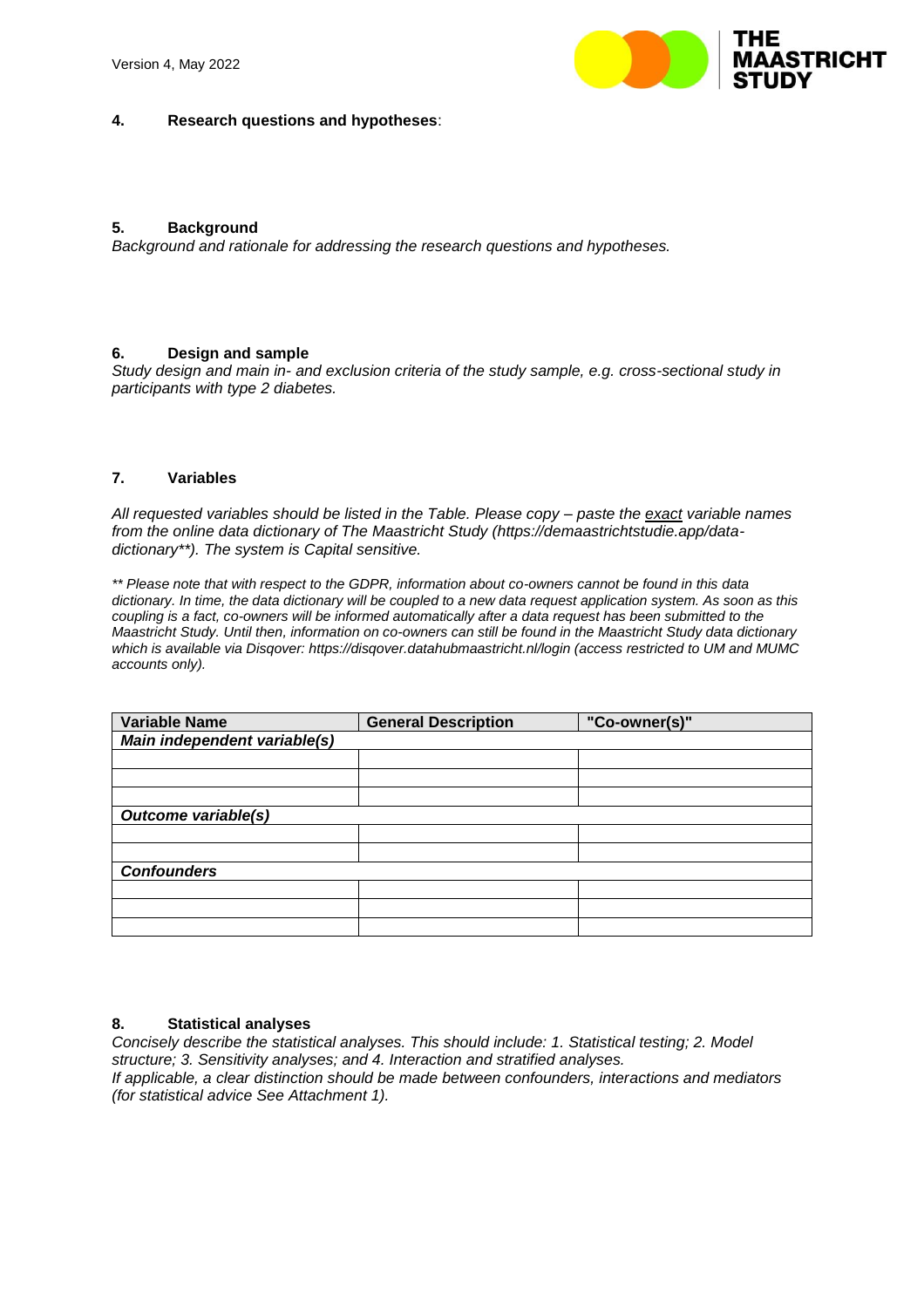

### **9. Mock Tables**

Include mock-up of key tables.

## **10. Timeline**

A timeline for completion and submission of the paper.

### **11. Compensation**

What compensation is proposed by the applicant? (for information refer to 'Procedure data materials' see https://www.demaastrichtstudie.nl/dataguidelines)

### **12. Agreement for the of data and/or materials of the Maastricht Study**

This agreement is for the analysis plan entitled:

The participating researchers are:

I certify that I am aware of the rules described in 'Procedure Data/Materials - The Maastricht Study' which include:

- The data/materials should be treated confidentially
- The data/materials may not be shared with others who are not included in this project
- I agree with the "Maastricht Study Data License Agreement" as stated in Appendix D (see below)
- The approval is valid for 1 year: After a year a written progress report should be submitted.
- For publications the rules as described in the 'Procedure Publicatie' are applicable.

**Date**

**Name main applicant and signature**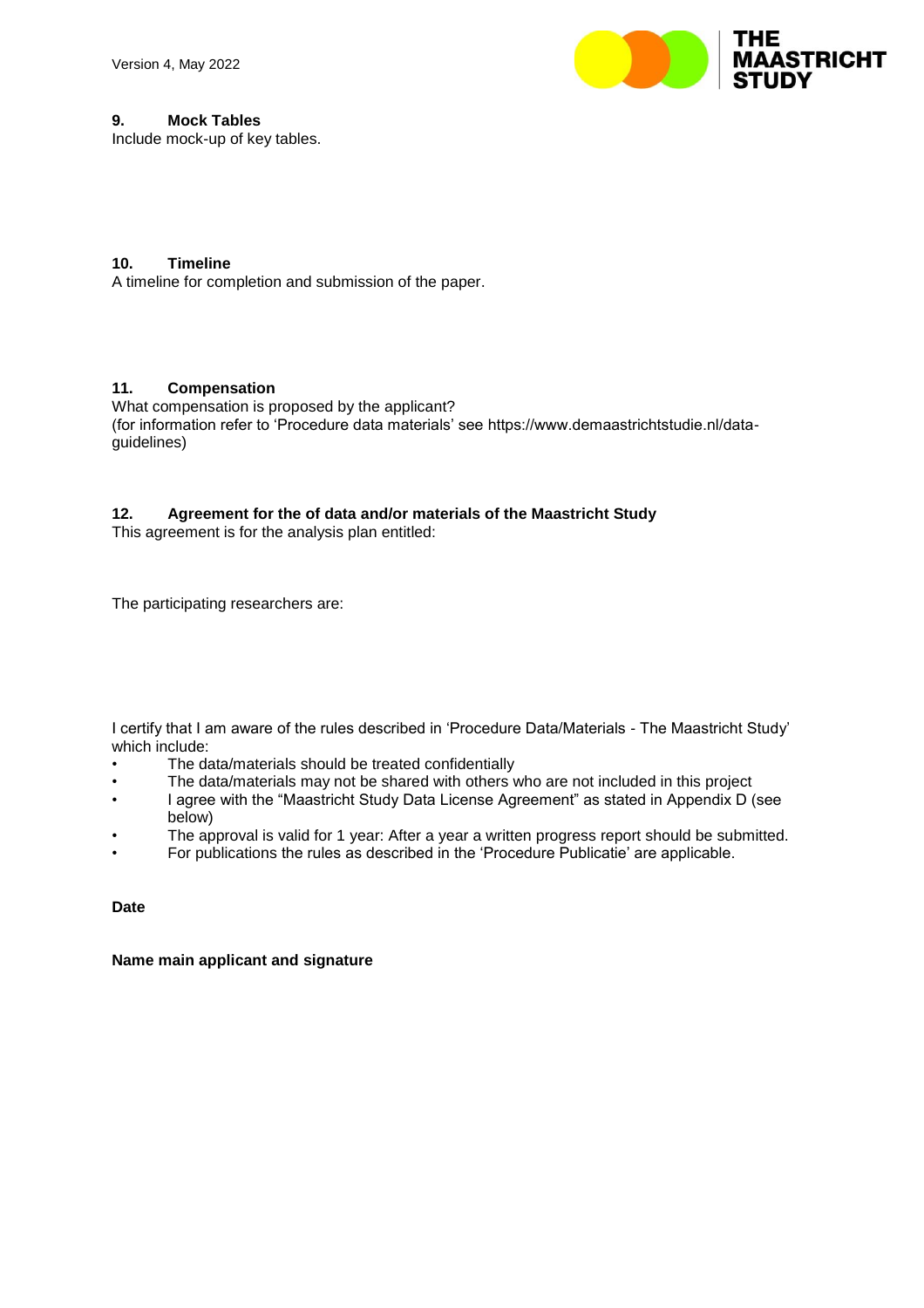

# **Appendix D - Maastricht Study Data License Agreement**

This end-user License Agreement is a legal agreement between [fill in institution name and address HERE] legally represented by [fill in name HERE]. The "Licensee" and Maastricht University/University Hospital Maastricht, The Maastricht Study, legally represented by The Maastricht Study Management Team, the "Licensor".

1. By signing this License agreement, or by accessing, storing, copying, processing or otherwise using the data from The Maastricht Study "the Data", the Licensee agrees to be bound by the terms of this License Agreement.

2. The Data will be provided to Licensor by means of delivery of a data carrier. The data carrier and the Data contained therein remains the property of the Licensor. Licensee acknowledges and agrees that Licensor holds all right, title and interest in and to the Data and the intellectual property rights or related rights therein. Licensee agrees that the intellectual property rights or related rights of Licensor are not transferred, assigned or affected in any way as a result of this License Agreement.

3. This License grants the Licensee a nonexclusive, nontransferable, no-cost, royalty free right for limited duration to use the Data solely for internal, non-commercial, non-clinical, academic research purposes only.

The Licensee is authorized to store the Data on a single laptop, personal computer, tablet or workstation ("Computers") The Data may not be stored so that it is accessible to multiple users over an intranet.

4. The Licensor makes clear that no condition is made or to be implied, nor is any warranty given or to be implied, as to the accuracy of the Data, or that it will be suitable for any particular purpose or for use under any specific conditions. Furthermore, the Licensor disclaims all responsibility for the use which is made of the Data.

5. The Licensee agrees to indemnify the Licensor and hold the Licensor harmless from and against any and all claims, damages and liabilities asserted by third parties (including claims for negligence) which arise directly or indirectly from the use of the Data by Licensee.

6. Unless expressly stipulated in this License Agreement, no part of the Data may be reproduced, published, disseminated, modified, transmitted or transferred in any form or by any means, electronic or in print, without the express permission of the Licensor. The Licensee may be held legally responsible for any copyright infringement that is caused or encouraged by the failure to abide by these terms and conditions.

7. Licensee is not permitted under this License to use the Data commercially. Use for which any financial return or other consideration is received shall be defined as commercial use.

8. This License Agreement becomes effective on the final date of signature of this License agreement, or at the moment the Licensee first accesses, stores, copies, processes or otherwise uses the Data, whichever comes first, and is entered for a period of 12 months. Licensor may terminate this License Agreement for any reason with thirty (30) days prior written notice. Without prejudice to any other rights, Licensor may terminate this License Agreement with immediate effect if Licensee fails to comply with the terms and conditions of this License Agreement.

9. In case of termination of this License Agreement, the Licensee must return the original data carrier to Licensor and destroy all copies of the Data immediately.

10. This License Agreement is governed by Dutch law. Any dispute shall be brought exclusively before the competent courts of Maastricht, the Netherlands.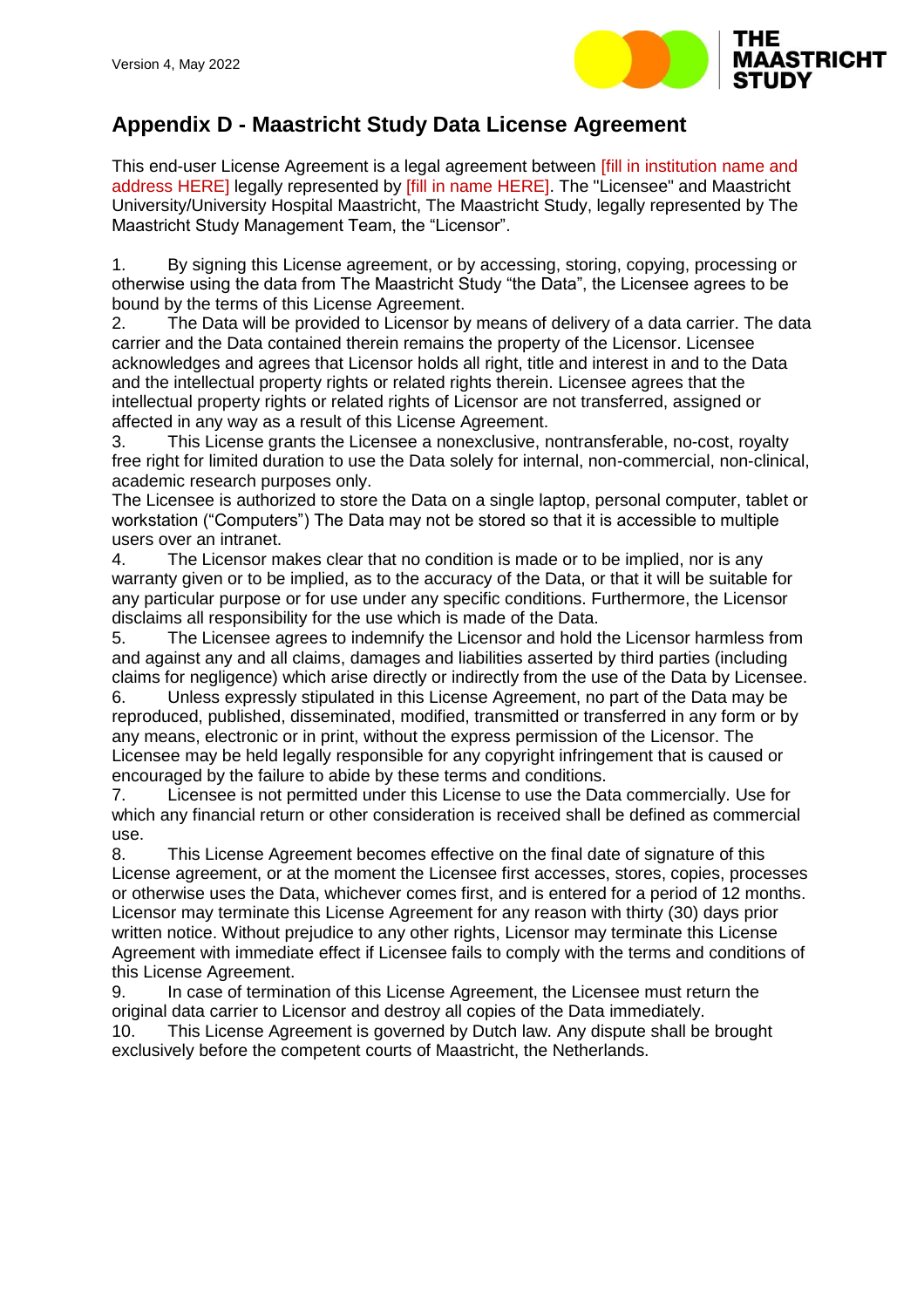

## **Attachment 1: Statistical and methodological advice – The Maastricht Study**

Version 1.0 (25-11-2019)

The aim of this document is to provide the researcher some guidance in regression modeling, confounder selection and statistics as usually performed in The Maastricht Study. Generally speaking, this document is intended as a guideline, not as a mandatory protocol. Deviations are possible, as every research analysis plan differs.

1. Model structure

Advice: structure the statistical models as shown below

It is important to explicitly describe the model structure in the statistical analysis plan. Beforehand, define on what model the conclusion will be based (advice: the fully adjusted model). This prevents biased reporting of results. The advised standard model structure is as follows:

- Model 1: crude:
- Model 2: as model 1 with additional adjustment for age, sex, type 2 diabetes status\*;
- Model 3: as model 2 with additional adjustment for other confounders (e.g. lifestyle).

\*If no other glycaemia-related covariates are included in the models (e.g. glucose metabolism status, HbA1c), adjustment for type 2 diabetes status is required due to the study design which is characterized by an alternative recruitment approach for individuals with type 2 diabetes.

Researchers may choose to perform a 'complete case analysis' or 'available case analysis'. A 'complete case analysis' (i.e. the participants with any missing data are excluded in all models) has the advantage of making the comparison of consecutive regression models clearer. However, this analysis excludes more participants in earlier models, which may introduce selection bias in earlier models (i.e. the values may not be missing completely at random). When an 'available case analysis' is performed, the consecutive models will often have different sample sizes, as the number of missing values is usually higher in models with more covariates. As a consequence, differences in regression coefficients between models may be attributable to the inclusion of additional covariates (i.e. less confounding), the sample size differences (i.e greater selection bias), or both. In any case, the number of participants in the final model should be the same for both methods. Accordingly, it is important to always investigate selection bias by comparing the in- and excluded individuals (see 5. Exclusion of participants).

- 2. Confounders
- a. The selection of confounders

Advice: select confounders based on literature and logical reasoning

The selection of confounders is an important process that should be well thought-out. It should be based on literature and logical reasoning. We strongly discourage univariate testing as a method to select confounders (except for exploratory analyses). Researchers should preferably not adjust for mediators, ascending/descending proxies and descendants of the outcome, since this could introduce overadjustment bias. We advise to explore the effect of such variables as part of an additional analysis (see 3b. Sensitivity analyses). For more on overadjustment bias see: https://www.ncbi.nlm.nih.gov/pmc/articles/PMC2744485/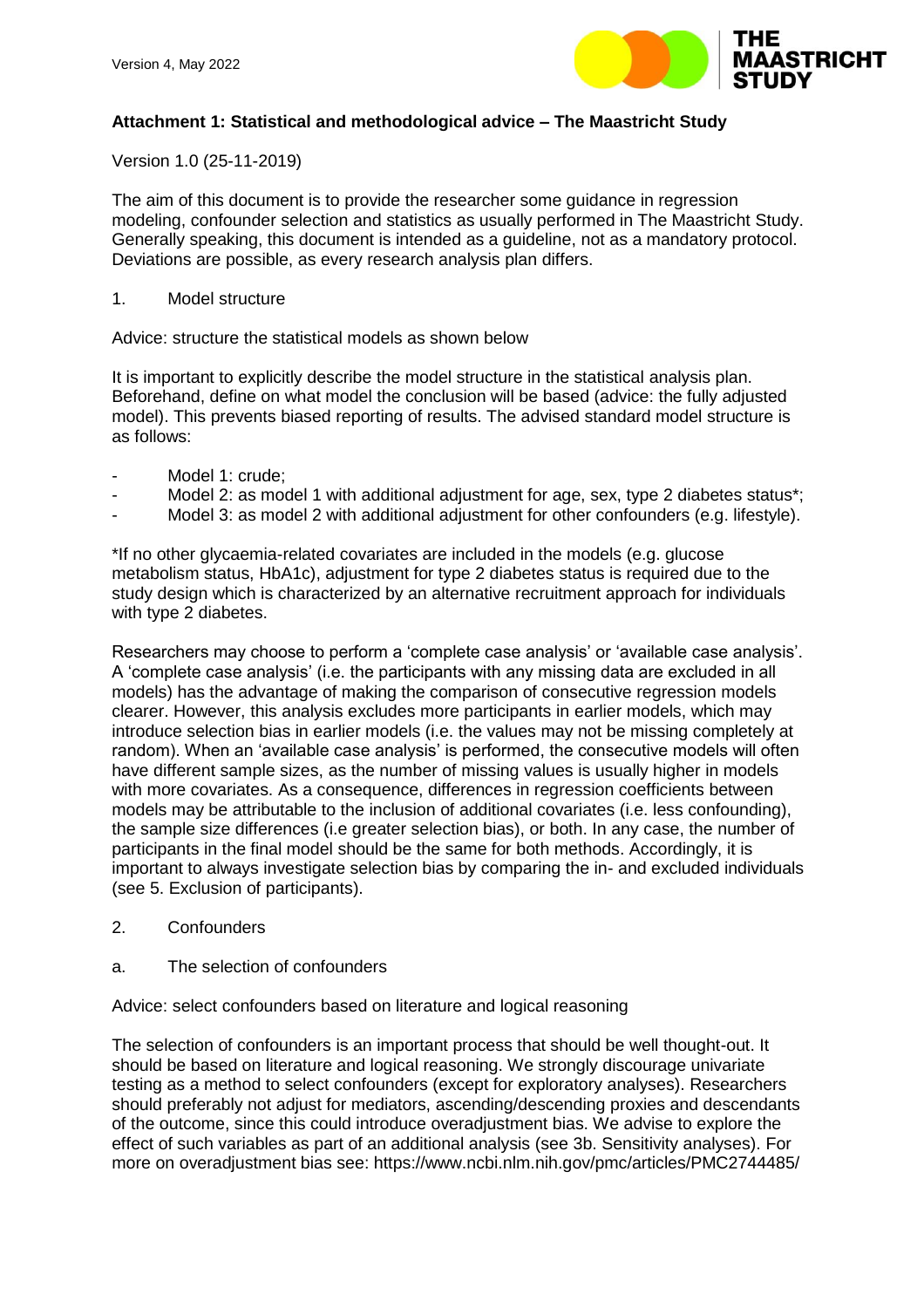

# b. Strongly advised confounders

Advice: always adjust for age, sex, and type 2 diabetes status; strongly consider diet, physical activity, smoking, alcohol use, and educational level

We strongly advise that certain variables are added as confounders, either due to study design (see 1. Model structure) or their relevance. These include:

- Age and sex (relevance; mandatory).
- Type 2 diabetes status (by study design; mandatory if no other glycaemia-related confounder is included).
- Diet, physical activity, smoking status, alcohol use (relevance; encouraged).
- Educational level as proxy of socioeconomic status (relevance; encouraged).

# c. Mandatory confounder pairs

Advice: when blood pressure and/or lipid profile are covariates, researchers should also adjust for relevant medication use

When the association is adjusted for certain confounders, we strongly advise that variables that strongly influence the aforementioned confounder are included in the model. This is the case for:

- Blood pressure variables (e.g. office systolic blood pressure, mean arterial pressure); adjust for blood pressure-lowering medication (yes/no).
- Lipid variables (e.g. LDL cholesterol, TC/HDL cholesterol ratio); adjust for lipidmodifying medication (yes/no).

# d. Confounder preference

Advice: when choosing between similar confounders, the choice is preferably based on literature

It is generally up to the individual researcher to choose between similar covariates (e.g. body mass index versus waist circumference). In their decision, researchers should consider the clinimetric properties of the measurements and the number of missing participants. In case of physical activity, for example, the activity monitor (ActivPAL), although arguably preferable, has more missing values than the CHAMPS questionnaire. Some suggestions:

- Educational level (as proxy of socioeconomic status).
- Lipids: TC/HDL cholesterol ratio (additional adjustment for triglycerides unnecessary).
- CHAMPS questionnaire or activity monitor (latter has more missing data).
- Smoking status (never, former, current) and not pack years.
- MINI depression and not PHQ-9 (former is gold standard, latter has more missing data).
- Dutch Healthy Eating Index (not Mediterranean Diet Score).
- NIT\_alcoholtot (obtained via FFQ) or N\_ALCOHOL\_CAT (aantal glazen per week) (former is more precise, latter has less missing values)

In addition: when the researcher is interested in the separate confounding effects of alcohol consumption and other dietary habits he/she is advised to include 'NIT\_alcoholtot' (obtained via FFQ) and the Dutch Healthy Diet calculated without alcohol ('DHD\_zonder alcohol component') in the analyses.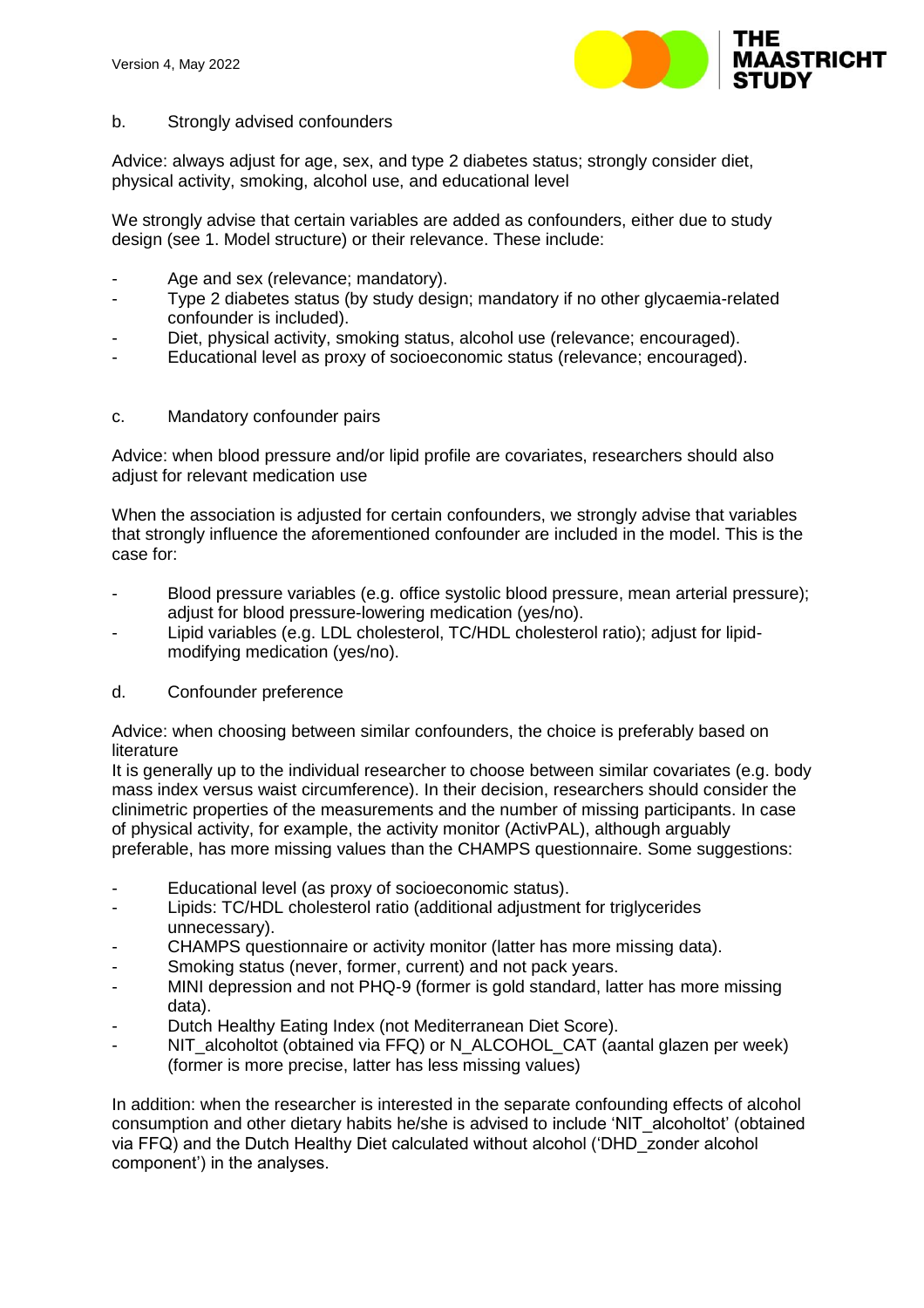

- 3. Additional analyses
- a. Stratified analyses: testing for interaction

Advice: test for interaction with sex and diabetes status (or glucose metabolism status)

We strongly advise that certain interactions are investigated, either due to their relevance or for study design-related reasons. These include:

- Sex: strongly encouraged (based on international consensus).
- Type 2 diabetes status: strongly encouraged (by design); OR glucose metabolism status: encouraged (as part of an biologically plausible exploratory analysis).
- Other: not unless there is a specific hypothesis (or a plausible mechanism). This should be described in the research proposal.

To study this, add an interaction term (e.g. LDL cholesterol\*sex) and examine the P-value in the fully adjusted model (which is least contaminated by confounding). Interaction terms for ordinal/nominal variables should be added as dummy variables (e.g. as LDL\*prediabetes and LDL\*type 2 diabetes; not LDL\*glucose metabolism status).

Generally, the P-value cut-off for statistical significance of an interaction is 0.05. In case of small samples sizes or more exploratory analyses, an exception of p < 0.10 can be made. When a statistically significant interaction is found, stratified results must be presented in addition to the overall results.

### b. Sensitivity analyses

Advice: perform certain sensitivity analyses to study result robustness

Sensitivity analyses are important to investigate the robustness of the results (i.e. whether substitution of a determinant or an important confounder with a similar variable, change in in/exclusion criteria [e.g. exclusion of all individuals with diabetes], etc. strongly influences the results). It is important to describe the planned sensitivity analyses in your research analysis plan. Still, additional analyses can be added based on the findings of the study. Generally speaking, the following sensitivity analysis (i.e. exchanging the variables mentioned below) is strongly advised:

- Glucose metabolism status (if central determinant, outcome or confounder): HbA1c, fasting plasma glucose, and post-load glucose.

The following sensitivity analyses can be considered:

- Office blood pressure: 24-h ambulatory blood pressure.
- Educational level (as proxy of socioeconomic status): income and occupational status.
- CHAMPS questionnaire: activity monitor (ActivPAL).

Journals occasionally request additional adjustment for variables that are not (truly) confounders (see 2a. The selection of confounders). In this case, it is advised to do so as part of additional (sensitivity) analyses, not the main analysis.

4. Reviewing assumptions: normal distribution and linearity

Advice: inspect normality visually

To determine whether a variable is normally distributed, visual inspection is preferred (i.e.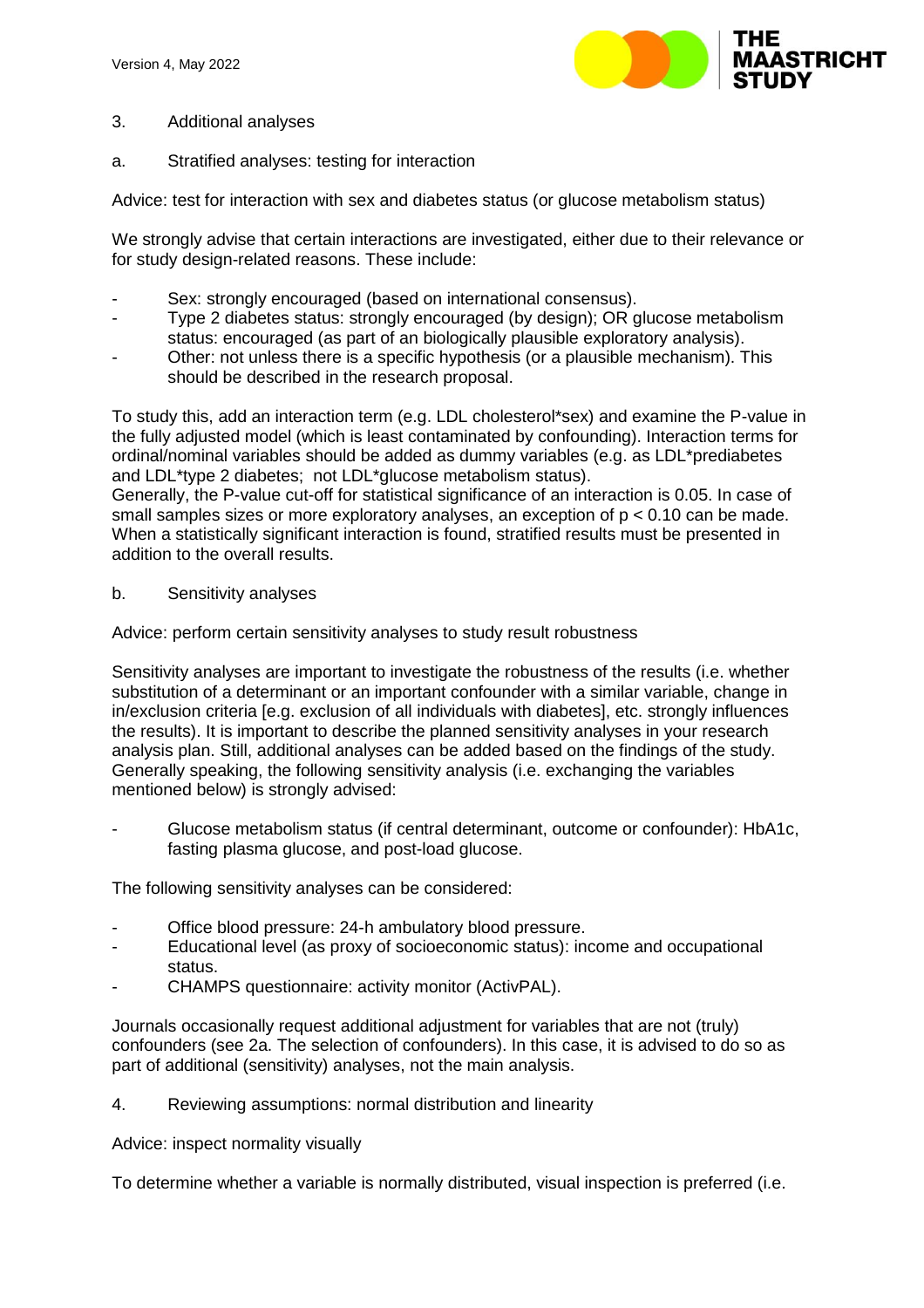

via histogram, Q-Q plots or P-P plots). The use of a statistical test (e.g. Kolmogorov-Smirnov test, Shapiro-Wilk test) is less informative, as it will almost always indicate non-normality in large study populations.

Please note that for linear regression, the assumption holds that the residuals should be normally distributed, and not the variables itself. Even if both the determinant and outcome variables are non- normally distributed, the residuals can be normally distributed (and vice versa). Normal distribution of residuals can be examined via residual histograms, Q-Q plots or P-P plots.

Advice: inspect linearity of a continuous determinant-outcome association with the use of quintiles

In linear regression, the determinant should be linearly associated with the outcome. If the determinant is continuous, the recommendation is to divide the determinant into quintiles and visually inspect linearity. If quintiles are not feasible due to small sample sizes, quartiles or tertiles should be used. Other graphs, e.g. scatterplots, are difficult to interpret visually in large study populations.

## 5. Exclusion of participants

Advice: exclusion of individuals with diabetes other than type 2 depends on your analysis Many previous studies from The Maastricht Study have always excluded individuals with diabetes other than type 2. It is not clear why, and it should not be considered standard practice for two reasons. First, individuals with diabetes other than type 2 are part of the general population. Second, automatic exclusion could be considered unethical, as these participants have given The Maastricht Study their time and effort in order to provide us their data.

If glucose metabolism status (i.e. normal glucose metabolism – prediabetes – type 2 diabetes) is the main determinant or outcome, it is valid to exclude individuals with other types of diabetes.

Advice: compare characteristics of included and excluded individuals from the analysis

We strongly advise comparing the characteristics of individuals included in versus excluded from the analyses to investigate whether the study sample is representative of the total study population. This gives insight into whether individuals excluded from the analysis were (un)healthier, which could affect generalizability of the results. The decision to statistically test differences (included versus excluded) is up to the individual researcher.

### 6. Composite scores

Researchers regularly create composite scores of similar variables to be used as determinant, outcome, confounder, or mediator (e.g. inflammation composite score, which consists of CRP, SAA, E-Selectin, etc.). Such a composite score needs to be calculated based on the final study population in order to have a mean of 0 and a SD of 1 (syntaxes are available from The Maastricht Study data management team). Importantly, the construction of the composite score should be biologically sensible. For example, only if you expect blood pressure to have a similar pathophysiological effect on the three cognition domains may you construct a (global) cognition composite score. Of note, the individual measures or domains of the composite score are preferably investigated individually (as part of the sensitivity analyses), especially if they are used as the main outcome or determinant.